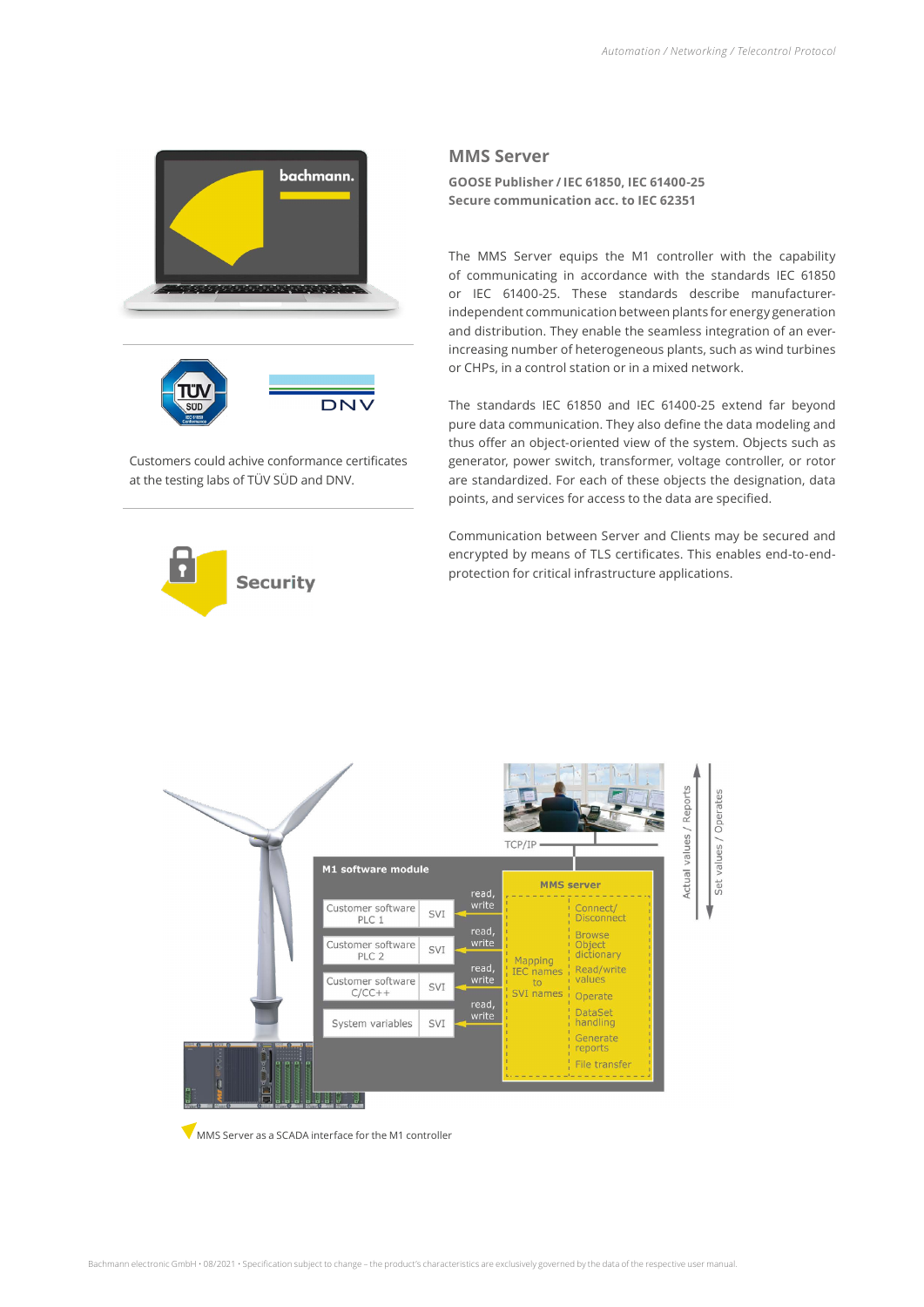While TCP/IP-based MMS is mostly used as a SCADA interface, the multicast-based GOOSE is also available for automation with real-time requirements for fast transmission of spontaneous value alterations.

Both processes are configured via the same standardized XML file, which can also be used for scheduling the entire network.

The MMS Server from Bachmann electronic maps the automation process variables to the attributes of the IEC 61850 or IEC 61400-25 address space. The user of the MMS Server determines the standardized ICD file (ICD = Intelligent Electronic Device Capability Description), what information of the plant is represented by the server, and are therefore visible to the client (e.g. the control station). This enables individual adaptation to different plants or modular expansion stages.

The **GOOSE Publisher** feature enables, in addition or as an alternative, the selected process data to be distributed as prioritized multicast messages in the network. To do this, only the corresponding GOOSE control blocks need to be configured in the ICD file.

## **Features according to IEC 61850 / IEC 61400-25**

- Support for Ed. 1 and Ed. 2 of IEC 61850
- The object definition decides between IEC 61850 or IEC 61400-25
- Transport layer MMS (Manufacturing Message Specification) according to ISO 9506
- GOOSE (Generic Object-Oriented Substation Event) Publisher in accordance with performance class 3
- Generating reports and GOOSE messages
- Browsing of objects with presentation of structures and elements in plain text (self-describing system)
- Reading and writing of values (Get / Set data values)
- Managing data sets
- Direct operate, Select before operate (single and multilevel command control, each with »normal« or »enhanced« security)
- File transfer

## **Features**

- It is started as a stand-alone software module
- No special hardware required; purely software solution for all M1 CPUs except for ME 203
- Simultaneous operation of client, server, GOOSE Publisher, and GOOSE Subscriber on one controller
- Configuration of the variable set via standardized ICD file (XML format)
- Mapping of process variables to IEC variables in a CSV file
- Cyclic scan of report and GOOSE data to automatically detect and send value alterations
- In addition, triggering is also available from the application software
- Automatic deadband calculation (db, zeroDb) for analog measured values (MV, CMV) for reducing network load
- Integrated into the mechanisms in the controller for rights validation and logging write accesses and connections
- Customer application has been certified successfully as per IEC 61850 Ed. 2 by TÜV SÜD
- Can be operated together with other protocols (OPC, QSOAP, Telnet etc.) on the same Ethernet interface of the M1 controller
- CPU load can be limited

## **IT Security for MMS**

- Secure communication according to IEC 62351
- TLS Certificates are stored in file-based PKI (Public Key Infrastructure) on the controller
- Authentication of clients by certificate (TLS or MACE) or by connection parameters
- Key length of 1024 and 2048 Bit supported
- Encryption of communication with session key
- Exchange of session key (re-keying) is possible after connection, this must be supported by the client
- XML Configuration of expected clients with their individual connection parameters and certificates, enables easy rollout in substations and wind parks
- Sample configuration and certificates for testing reasons are included. For productive systems, own certificates must be used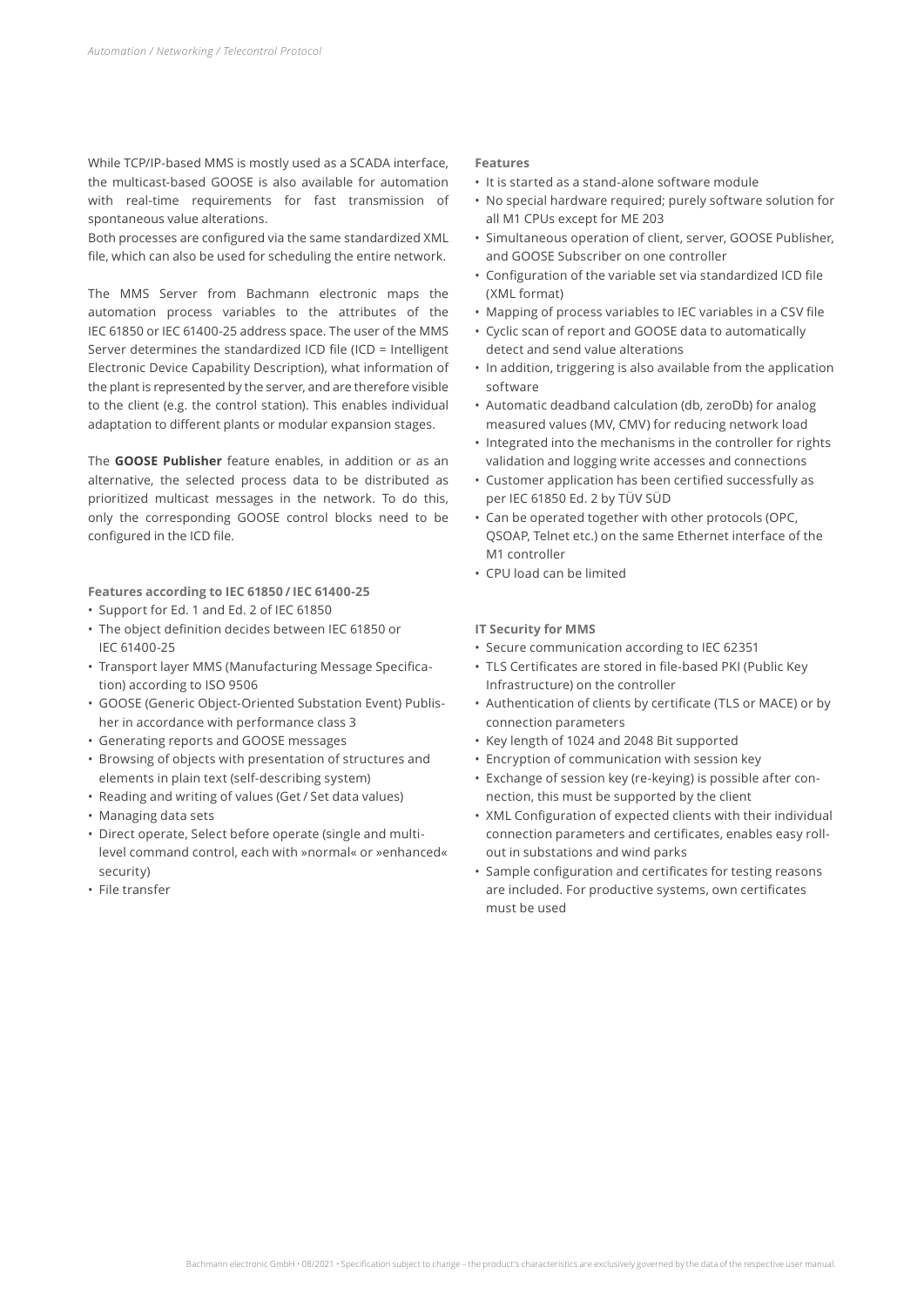

**Application** 

| <b>Differences between MMS and GOOSE</b>                                                                    |                                                                                                        |
|-------------------------------------------------------------------------------------------------------------|--------------------------------------------------------------------------------------------------------|
| <b>MMS</b>                                                                                                  | <b>GOOSE</b>                                                                                           |
| SCADA protocol                                                                                              | Automation protocol                                                                                    |
| Connection to control station or central controller<br>(hierarchical)                                       | Connection between switch and protection devices (on an<br>equal basis)                                |
| Enables the reading of individual values, writing of commands<br>and set values, monitoring lists (reports) | Only the exchange of actual values, mostly binary status<br>information (events), no writing via GOOSE |
| TCP/IP, layer 3, connection oriented                                                                        | Ethernet, layer 2, connectionless, multi-cast, configurable<br>V-LAN ID and priority                   |
| Client/Server principle: 1:1                                                                                | Publisher/Subscriber principle: 1:n (producer/consumer)                                                |
| Deferred transmission, partly from buffered information                                                     | Real time – immediately send value alterations                                                         |
| Defined for IEC 61850 and IEC 61400-25                                                                      | Only defined for IEC 61850                                                                             |

| MMS Server/GOOSE                          |                |  |  |  |
|-------------------------------------------|----------------|--|--|--|
| Performance data                          |                |  |  |  |
| Number of server instances per controller |                |  |  |  |
| Number of logical devices per server      | 200            |  |  |  |
| GOOSE performance class                   | P <sub>3</sub> |  |  |  |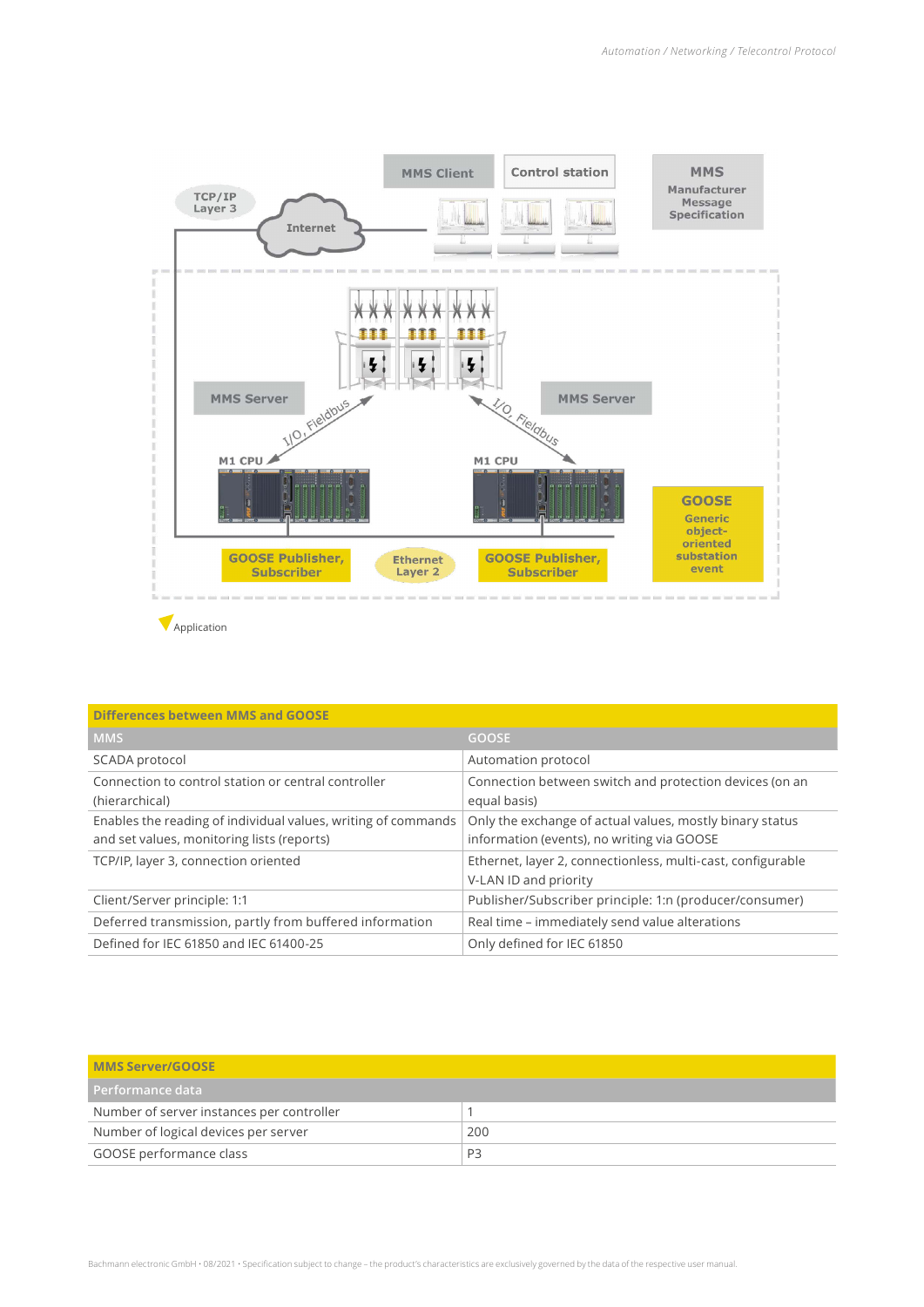| <b>Order codes</b>                          |             |                                                                                                                                                                                                                                                                                                                                                                                                    |  |  |  |  |
|---------------------------------------------|-------------|----------------------------------------------------------------------------------------------------------------------------------------------------------------------------------------------------------------------------------------------------------------------------------------------------------------------------------------------------------------------------------------------------|--|--|--|--|
| Item                                        | Item no.    | Description                                                                                                                                                                                                                                                                                                                                                                                        |  |  |  |  |
| MMS-Server - Internet<br>Download           | 00014547-90 | Software and documentation for the MMS Server, Provides communication<br>over the ethernet interface according to the standards IEC61850 or IEC61400-25.<br>Without a valid Runtime License the MMS Server runs only temporarily for 2h in<br>demo mode.                                                                                                                                           |  |  |  |  |
| MMS-Server RT                               | 00014547-63 | License to operate the MMS Server on one controller CPU. Allows communi-<br>cation over the ethernet interface with standards-compliant client software<br>using the IEC61850 or IEC61400-25 protocol in accordance with the compatibility<br>documentation.                                                                                                                                       |  |  |  |  |
| MMS-GSV-Server RT                           | 00023856-63 | License to operate the MMS Server on one controller CPU. Provides communi-<br>cation over the ethernet interface with standards-compliant client software via<br>the IEC61850 incl. GOOSE and IEC61400-25 in accordance with the compatibility<br>documentation.                                                                                                                                   |  |  |  |  |
| MMS-TLS-Server RT                           | 00036194-63 | License to operate the MMS Server on one controller CPU. Allows encrypted<br>and/or plain communication over the ethernet interface with standards-com-<br>pliant client software using the IEC61850 or IEC61400-25 protocol in accordance<br>with the compatibility documentation.                                                                                                                |  |  |  |  |
| MMS-GSV-TLS-Server<br><b>RT</b>             | 00036535-63 | License for the operation of the MMS Server incl. GOOSE Publisher on one<br>controller CPU. Provides encrypted and/or plain MMS communication over the<br>ethernet interface with standards-compliant client software using the IEC61850<br>or IEC61400-25 protocol in accordance with the compatibility documentation.                                                                            |  |  |  |  |
| MMS-Client/Server RT                        | 00020316-63 | License for the combined operation of the MMS Server and Client on one con-<br>troller CPU. Provides communication over the ethernet interface with stan-<br>dards-compliant remote stations using the IEC61850 or IEC61400-25 protocol in<br>accordance with the compatibility documentation.                                                                                                     |  |  |  |  |
| MMS-GSV-Client/GSV-<br>Server RT            | 00026409-63 | License for the combined operation of the MMS Server and MMS Client incl.<br>GOOSE Publisher and Subscriber on one controller CPU. Provides communi-<br>cation over the ethernet interface with standards-compliant remote stations<br>using the IEC61850 or IEC61400-25 protocol in accordance with the compatibility<br>documentation.                                                           |  |  |  |  |
| MMS-Client/TLS-Ser-<br>ver RT               | 00036550-63 | License for the combined operation of the MMS Server and Client on one con-<br>troller CPU. Provides communication over the ethernet interface with stan-<br>dards-compliant remote stations using the IEC 61850 or IEC 61400-25 protocol in<br>accordance with the compatibility documentation. The server allows encrypted<br>and/or plain MMS communication.                                    |  |  |  |  |
| MMS-GSV-Client/GSV-<br><b>TLS-Server RT</b> | 00036551-63 | License for the combined operation of the MMS Server and Client incl. GOOSE<br>Publisher and Subscriber on one controller CPU. Provides communication over<br>the ethernet interface with standards-compliant remote stations using the IEC<br>61850 or IEC 61400-25 protocol in accordance with the compatibility documenta-<br>tion. The server allows encrypted and/or plain MMS communication. |  |  |  |  |